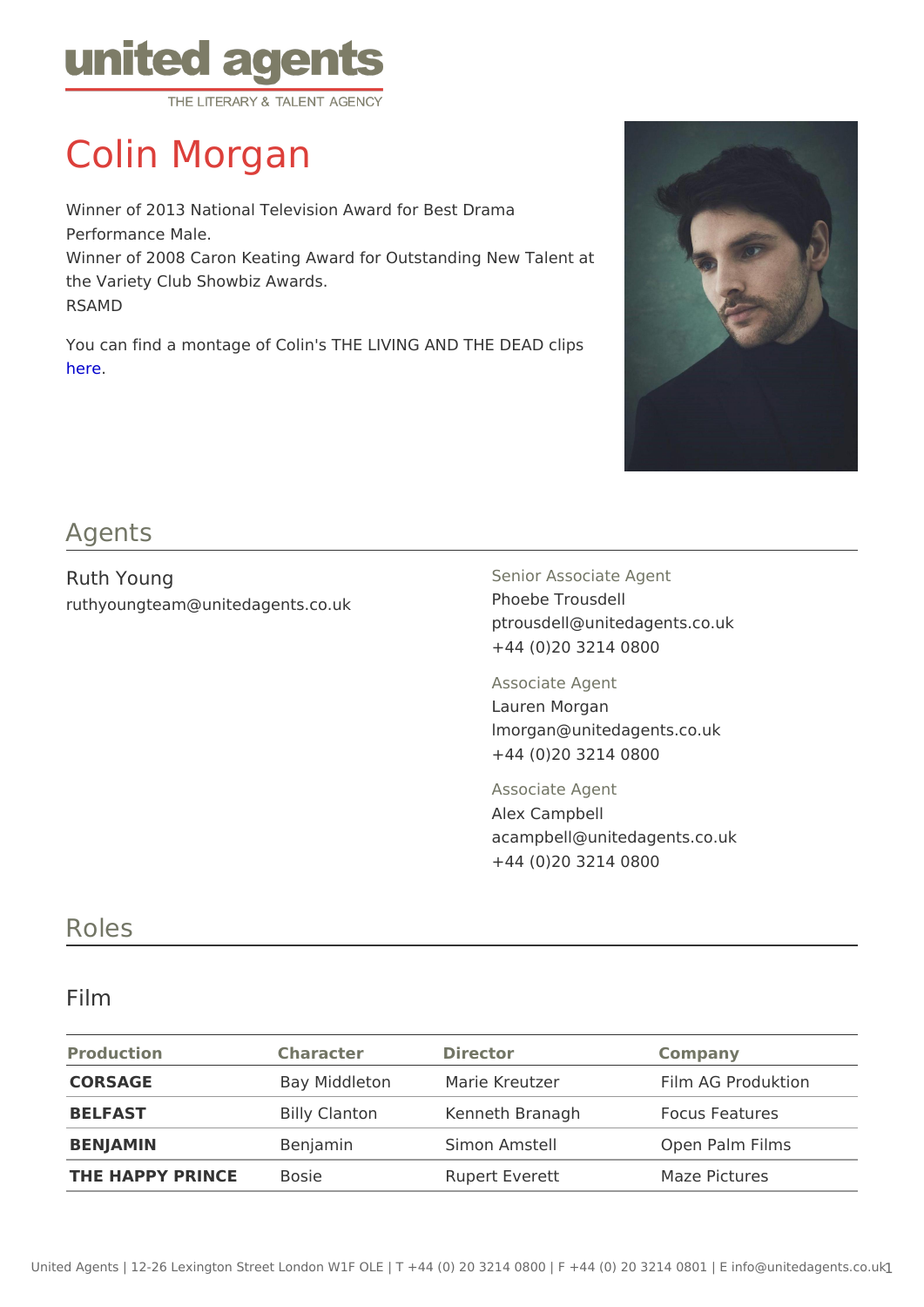| <b>Production</b>                | <b>Character</b> | <b>Director</b>                              | <b>Company</b>                     |
|----------------------------------|------------------|----------------------------------------------|------------------------------------|
| <b>WAITING FOR YOU</b>           | Paul Ashton      | <b>Charles Garrad</b>                        | <b>WFY Productions Ltd</b>         |
| <b>THE HUNTSMAN</b>              |                  | Duke of Blackwood Cedric Nicolas-Troyan      | <b>Huntsman Productions</b><br>Ltd |
| <b>LEGEND</b>                    | Frank Shea       | <b>Brian Helgeland</b>                       | <b>Vallance Road Films</b>         |
| <b>TESTAMENT OF YOUTH Victor</b> |                  | James Kent                                   | Heyday films                       |
| <b>PARKED</b>                    | Cathal           | Darragh Byrne                                | Ripple World Films                 |
| <b>ISLAND</b>                    | Calum            | Elizabeth Mitchell and<br><b>Brek Taylor</b> | Hopscotch Films                    |

## Television

| <b>Production</b>                                 | <b>Character</b>   | <b>Director</b> | <b>Company</b>                 |
|---------------------------------------------------|--------------------|-----------------|--------------------------------|
| <b>MAMMALS</b>                                    | Jeff               | Jez Butterworth | Amazon                         |
| <b>THREE FAMILIES</b>                             | Jonathan Kennedy   | Alex Kalymnios  | <b>BBC</b>                     |
| <b>THE CROWN S3</b>                               | John Armstrong     | Benjamin Caron  | <b>Netflix</b>                 |
| THE LIVING AND THE DEAD                           | Nathan Appleby     | Alice Troughton | <b>BBC</b>                     |
| <b>HUMANS SERIES 1-3</b>                          | Leo                | Sam Donovan     | Kudos/ XBox for<br>Channel 4   |
| <b>THE FALL 2</b>                                 | <b>DS Anderson</b> | Allan Cubitt    | The Fall 2 Ltd                 |
| <b>QUIRKE - ELEGY FOR APRIL</b>                   | Jimmy Minor        | Jim O'Hanlon    | Silver Swan Productions<br>Ltd |
| MERLIN - Series 1, 2, 3, 4 & 5 Merlin             |                    | Various         | Shine Limited for BBC 1        |
| <b>DOCTOR WHO</b>                                 | Jethro             | Alice Troughton | DW Productions for BBC         |
| <b>CATHERINE TATE</b><br><b>CHRISTMAS SPECIAL</b> | John Leary         | Gordon Anderson | <b>Tiger Aspect</b>            |

# Stage

| <b>Production</b>   | <b>Character</b>                       | <b>Director</b>      | <b>Company</b>                  |
|---------------------|----------------------------------------|----------------------|---------------------------------|
| <b>A NUMBER</b>     | Bernard 1/ Bernard 2/<br>Michael Black | Polly Findlay        | <b>Bridge Theatre</b>           |
| <b>ALL MY SONS</b>  | Chris Keller                           | Jeremy Herrin        | The Old Vic                     |
| <b>TRANSLATIONS</b> | Owen                                   | lan Rickson          | National Theatre                |
| <b>GLORIA</b>       | Dean/Devin                             | Michael<br>Longhurst | <b>Hampstead Theatre</b>        |
| <b>MOJO</b>         | Skinny                                 | lan Rickson          | <b>Harold Pinter</b><br>Theatre |
| <b>THE TEMPEST</b>  | Ariel                                  | Jeremy Herrin        | Globe Theatre                   |